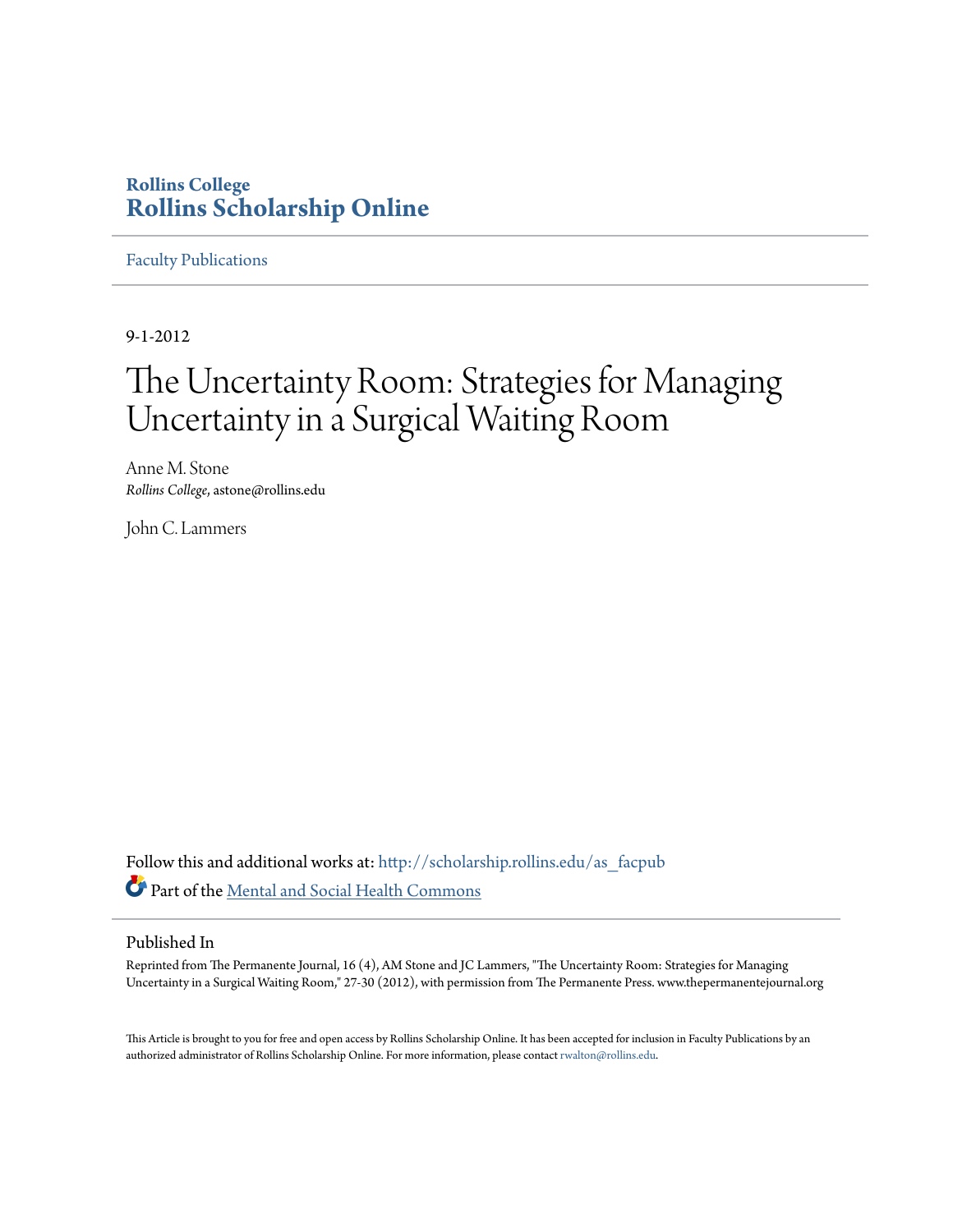# The Uncertainty Room: Strategies for Managing Uncertainty in a Surgical Waiting Room

**Anne M Stone, PhD; John C Lammers, PhD Perm J 2012 Fall**;16(4):27-30

http://dx.doi.org/10.7812/TPP/12-028

## Abstract

**Objective:** To describe experiences of uncertainty and management strategies for staff working with families in a hospital waiting room.

**Setting:** A 288-bed, nonprofit community hospital in a Midwestern city.

**Methods:** Data were collected during individual, semistructured interviews with 3 volunteers, 3 technical staff members, and 1 circulating nurse ( $n = 7$ ), and during 40 hours of observation in a surgical waiting room. Interview transcripts were analyzed using constant comparative techniques.

**Results:**The surgical waiting room represents the intersection of several sources of uncertainty that families experience. Findings also illustrate the ways in which staff manage the uncertainty of families in the waiting room by communicating support.

**Conclusions:** Staff in surgical waiting rooms are responsible for managing family members' uncertainty related to insufficient information. Practically, this study provided some evidence that staff are expected to help manage the uncertainty that is typical in a surgical waiting room, further highlighting the important role of communication in improving family members' experiences.

Hospitals are responsible for providing a great number and variety of services in a competitive environment. Typically these services are tied to medical procedures, which, although routine from the point of view of the hospital, are unfamiliar sources of concern for patients and their families. Moreover, insurance companies and managed care firms rely on patient satisfaction surveys that include items regarding the experiences of family members during the hospital experience to make contact and reimbursement choices. Thus, remaining competitive in the market requires hospital managers to attend not only to patients' clinical needs but also to the social and emotional needs of patients and their loved ones.

Family members are likely to feel uncertain as they wait for their loved one to come out of surgery, despite attempts to create comfortable waiting spaces.<sup>1,2</sup> Much research on waiting rooms has focused on physical changes (eg, lowering the volume of the television, having a pot of coffee available, and providing more comfortable chairs).<sup>1,3</sup> Some studies have highlighted the important role that staff play in supporting family members through a difficult time.<sup>4,5</sup> Communication

scholars in particular have examined experiences of uncertainty in a variety of health contexts<sup> $6,7$ </sup> and have argued that people often experience uncertainty "when details of situations are ambiguous, complex, and unpredictable" and when "information is unavailable or inconsistent."8 Managing uncertainty is a complex challenge that research suggests falls to staff who work in the surgical waiting room.4 This case study aimed to identify challenges in managing uncertainty, if any, that staff noticed in a surgical waiting room. In addition, we sought to identify the strategies that staff used to manage the challenges they perceived family members experienced in an effort to reveal specific communication behaviors that exist in what we call *the uncertainty room.*

# Methods

#### **Participants**

Data were collected during individual, semistructured interviews with the staff of a Midwestern hospital's surgical services waiting room. Staff included three volunteers, three technical staff, and one circulating nurse. Participants were notified about the study through an e-mail from a hospital director and were recruited by one of the authors (AMS). The volunteers were retired women who volunteered either three times a week or once every other week. Volunteers were responsible for speaking with families in the waiting room and escorting families to the preoperative or postoperative rooms. The technical staff had worked in the waiting room for varied lengths of time, up to nine years. The technical staff were responsible for scheduling, answering phones, and communicating with the operating room and with families. The circulating nurse acted as the liaison between the operating room and the waiting room.

#### **Setting**

In advance of our interviews, we observed behavior in surgical waiting rooms for 40 hours for background information. On the basis of visits to several hospitals, the waiting room in our study was fairly typical. The waiting room we observed was designated for nonambulatory patients undergoing a range of invasive procedures, including open heart, gastric bypass, and emergency operations. Other rooms were designated for more routine ambulatory procedures, such as colonoscopies, and yet another room was for families of patients in intensive care. Small seating alcoves made it possible to accommodate with a modicum of privacy about 50 friends

**Anne M Stone, PhD,** is an Assistant Professor of Communication at Rollins College in Winter Park, FL. E-mail: astone@rollins.edu. John C Lammers, PhD, is a Professor of Communication at the University of Illinois at Urbana-Champaign. E-mail: jclammer@illinois.edu.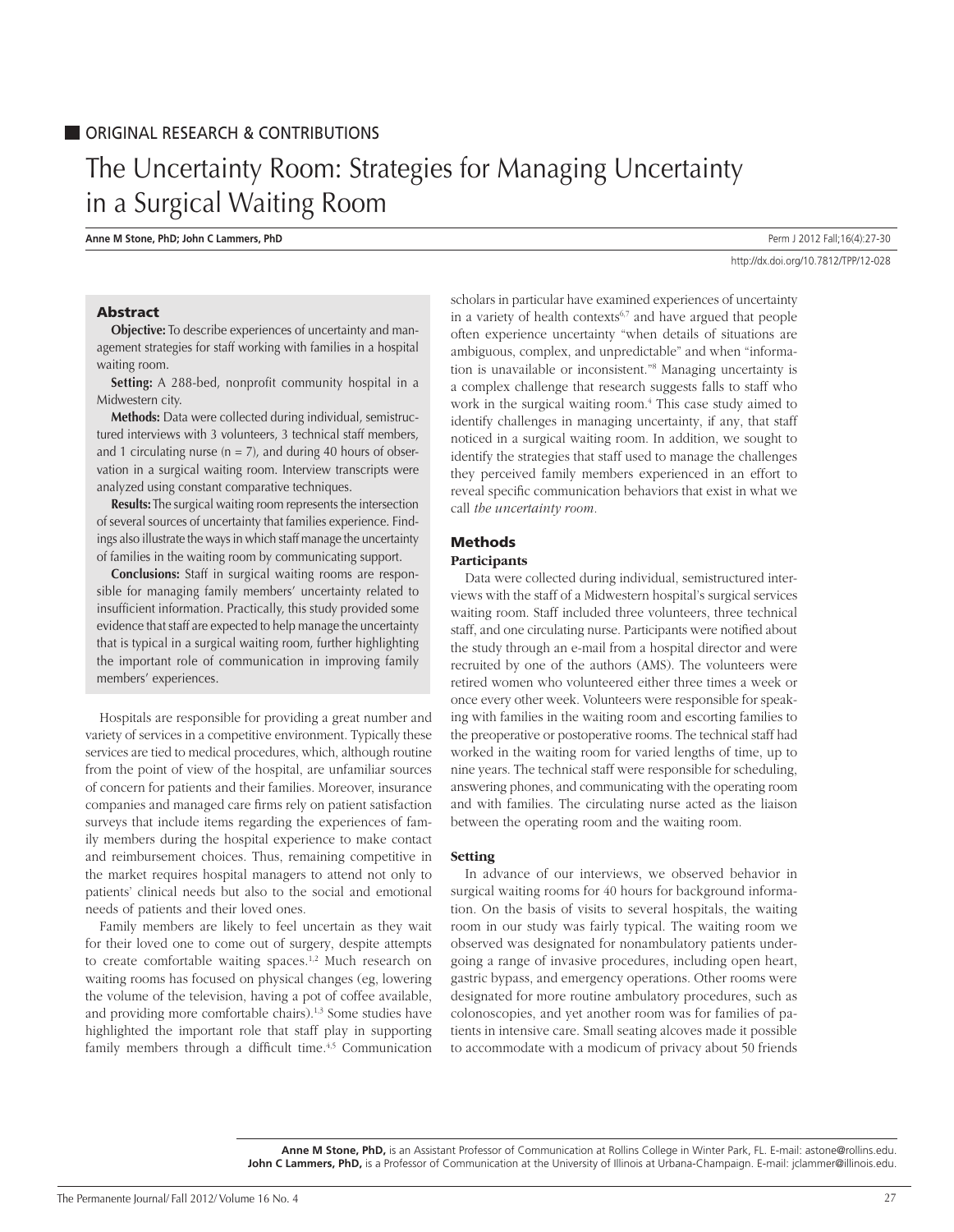or family members of patients undergoing procedures. A desk near the door served as the station at which staff could receive and disseminate information about the progress of patients' treatments. Several small consultation rooms were provided for physicians to meet with family members, but these were never used during our observations. Instead, physicians commonly spoke with friends and family members in the open public area in front of the reception desk. Reading materials and light refreshments were provided. Most people waited patiently, but a quiet sense of concern pervaded the room. It appeared that those who were waiting were monitoring patients' progress for others: cell phone calls to and from the waiting room were very common, and the most common comments were variations of, "No, she is not out yet, but I will let you know when I hear something."

### **Interview Schedule**

Each participant engaged in one semistructured interview. We asked participants a number of open-ended questions to elicit accounts of everyday experiences in the waiting room. Follow-up questions were used to better understand participants' responses. The interview protocol contained three main sections. First, participants were asked to generally describe their role in the waiting room (ie, if s/he was a volunteer, technical staff, or circulating nurse). Participants were then asked to think about their experiences of uncertainty related to their role in the surgical waiting room. Finally, I (AMS) asked participants about the relationships between the waiting room staff and the surgeons. This analysis focuses on staff experiences of uncertainty and the strategies staff developed for managing the uncertainty they perceived family members experienced during their time in the waiting room.

#### **Procedures and Data Analysis**

This project was approved by institutional review board committees from the University of Illinois and the hospital with which we partnered. I (AMS) approached hospital staff and asked them to participate in one semistructured interview during the workday. Before each session, the purposes of the

**… when the surgeon talks about the length of the surgery, the family members assume that they will be able to visit with their loved one after that time has elapsed.**

study were explained, questions previewed, and participants gave informed, written consent. Interviews ranged from 15 minutes to 30 minutes and were digitally recorded and transcribed verbatim, resulting in 57 pages of transcripts. All personal identifying information was removed from the transcripts, and pseudonyms have been assigned to narratives. As I (AMS) conducted interviews, I labeled key concepts that emerged from the data and used constant comparative analysis to distinguish patterns and themes in the data.<sup>9,10</sup> This process allowed us to identify a key challenge for surgical waiting room staff as well as strategies that the staff developed to manage this challenge. Next, I (AMS) developed a coding scheme and applied it to the remainder of the interview transcripts. We examined the transcripts to assess the

credibility of the coding scheme. The participation of multiple researchers coding the data contributes to the credibility and trustworthiness of our research.10

#### Results

Hospital staff noted that a major challenge to overcome in the surgical waiting room is related to communicating with families. Staff perceived that families in the waiting room do not have sufficient information about their loved one's surgery, which breeds uncertainty. Staff reported that people waiting for a loved one in the surgical waiting room had questions about the procedure that were often unanswered by the surgeon. Family members rely on the waiting room staff to communicate information that, because of hospital regulations, they cannot disclose. Participants commented that family members and friends often do not understand how long the procedure will take, from preoperative preparation through postoperative recovery. Staff suggested that misunderstandings about the length of the surgery result from communication between surgeons, waiting room staff, and family members, and nurses and volunteers have to contend with the aftermath of confusion and upset in the waiting room. For example, Jean, a volunteer, said, "We usually tell them [the families] the time of the surgery, what's scheduled" and include the caveat that "it could be less, could be more." Megan, a circulating nurse, noted that when the surgeon talks about the length of the surgery, the family members assume that they will be able to visit with their loved one after that time has elapsed. "They [the families] don't understand," she said, "why they can't go see their loved one." Hospital regulations require that surgical patients be moved to a different area of the hospital to recover after the surgery and surgeons often want their patients to come out of anesthesia before their loved ones visit, which means additional wait time. Waiting room staff reported that family members who do not receive this explanation appear to experience a great deal of anxiety about the procedure and why it is "taking so long."

Staff reported that because family members seem to have insufficient information about their loved one's operation, staff were tasked with managing the uncertainty family members experienced. Staff were able to meet the challenge of insufficient information by communicating support. Participants described several ways they were able to manage the uncertainty related to insufficient information. The obvious solution was to *provide information* to fill in the gaps that create uncertainty, but participants described organizational constraints that often impede staff members' ability to properly meet family members' perceived needs. The Health Insurance Portability and Accountability Act (HIPAA), for example, provides clear guidelines about what health information staff can disclose and to whom.<sup>11</sup>

Organizational constraints forced staff in the surgical waiting room to communicate support to manage uncertainty, particularly uncertainty related to insufficient information, in less obvious ways. First, *providing a distraction* was a way to support family members. Volunteers in particular reported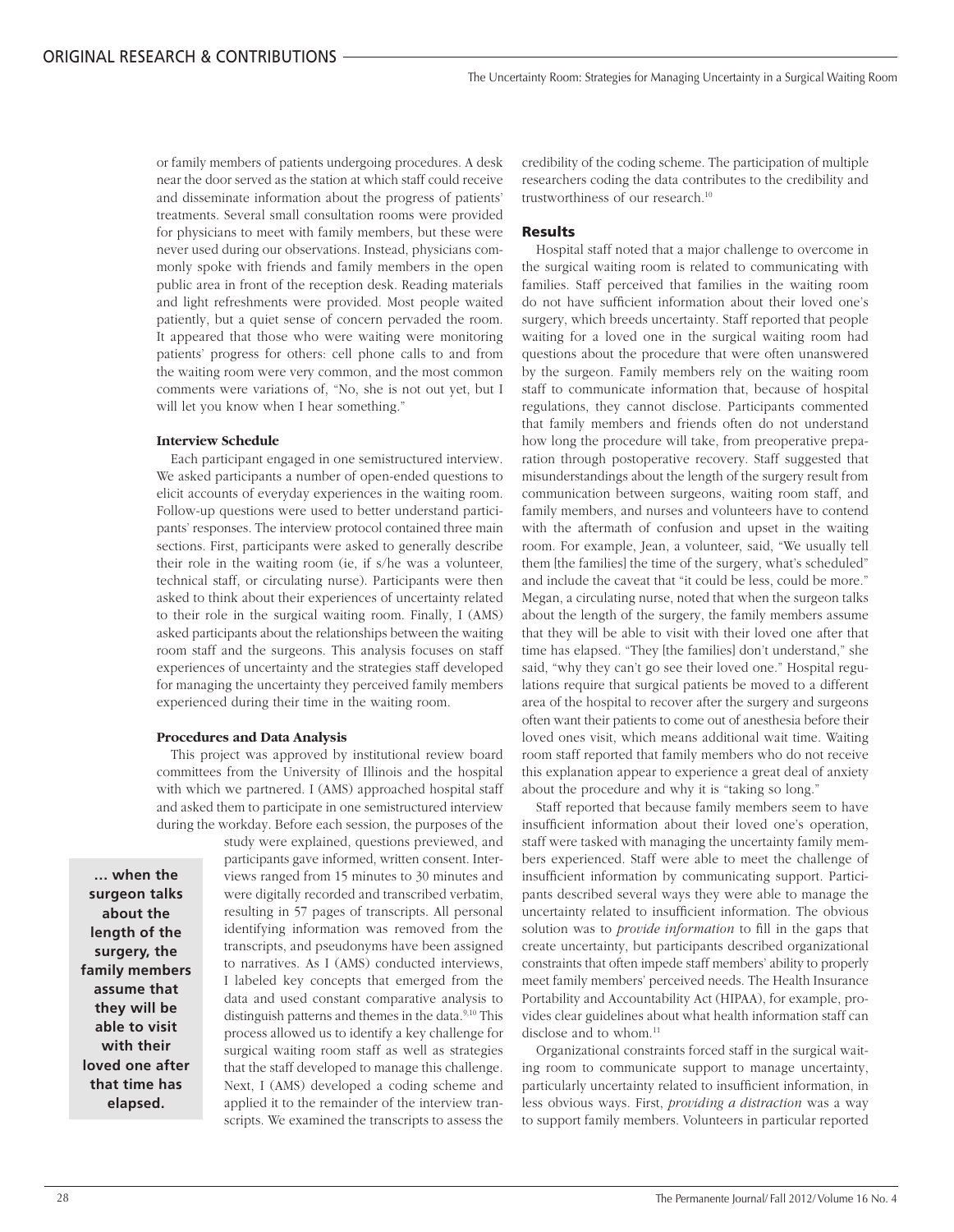that their professional identity limits the amount and type of information they can discuss with families. In other words, despite knowing that family members may be nervous about their loved one's procedure, volunteers avoid medical topics and opt to distract family members. Volunteers like Cindy "talk about things that would cheer them [the family members] up." Other volunteers described how knowledge of local events (eg, sports) helped spark conversation that served as a distraction for family members.

*Reassuring* family members through emotional support was another way of managing the uncertainty associated with insufficient information. In moments when emotional support seemed appropriate, staff would reassure the family that the length of time the surgeon mentioned was an estimate, and longer procedures do not necessarily portend bad news. A circulating nurse described how "once in a while you get cases that take a lot longer than anticipated, and of course that really concerns the family. They [the family] think that the worst thing they've ever heard of is happening, so you have to keep reassuring them that the patient is fine. It's just taking the doctor a little bit longer." Others echoed the importance of reassurance, describing it as "an important part of our job."

Finally, waiting room staff managed some of the uncertainty family members experienced by providing *tangible assistance*. Participants like Jean said they provided the families with whatever they needed, including wheelchair service, chaplain service, a place to sleep or a blanket, and someone to walk them to the postoperative floor. Something as simple as taking the time to physically walk someone to the postoperative floor, participants noted, was an important source of support, because it alleviated some uncertainty about where to go to meet the patient and placed that responsibility on the staff.

#### Discussion

Staff reported that families in the waiting room experience uncertainty as a result of insufficient information. Information may be insufficient because it is not provided or because the patient's family is not able to understand it. Research on uncertainty has clearly demonstrated that there are various ways in which it can be managed; at times it is appropriate to increase uncertainty, and at other times it may be appropriate to reduce uncertainty.8 This case study highlights an everyday scenario where both increasing and reducing uncertainty may be appropriate. In particular, staff roles as either volunteers or technical staff determine the type of information that they can communicate in the surgical waiting room. Volunteers neither have access to nor are allowed to communicate private patient information with the family, and they have developed communication strategies to manage uncertainty within those constraints. This has been described by other researchers in terms of the "division of labor" in health care settings.<sup>12</sup> One of the ways that volunteers managed family members' uncertainty was distraction. Other reports have described distraction as a way to "manipulate the uncertainty of others"8 and cited examples in organizations where it is better to point someone toward the favorable or more positive aspects of a situation than to leave them to dwell on the less positive or worrying aspects.<sup>13</sup>

Staff perceived that family members do not have the right amount or type of information to manage their uncertainty as they wait for their loved one to come out of surgery, and consequently they have developed strategies to manage the uncertainty associated with waiting. These communicative strategies suggest that there are ways to improve the experience of family members in surgical waiting rooms. First, hospital managers could develop training modules for staff that describe strategies for managing uncertainty related to family members having what they perceive as insufficient information. With more research into what characterizes effective support messages, managers could highlight communication as an important characteristic of a successful waiting room environment. Second, stress associated with waiting may be mitigated by training staff to help family members acknowledge that they have questions and then use the staff's expertise. Finally, family members may appreciate advice about how to communicate their experience of uncertainty to family and to friends who are not at the hospital but feel they need information.

This case study also highlights the importance of the family member's experience, which suggests that information designed specifically for the family is essential to improving the waiting room experience. Developing a pamphlet for family members that addresses some of the concerns they may have about the waiting experience may help facilitate conversations with staff so that concerns are clearly articulated as they come up. This type of empowerment for family members has the potential to eliminate some of the frustrations that come with waiting.

There are several limitations of this research that should be addressed in future projects. First, this study relied on a small group of surgical waiting room staff. A larger sample would bolster the strength of the results and possibly allow other needs and solutions to be identified. Further, interviewing family members to outline their specific challenges and sources of uncertainty would further explicate what "insufficient information" truly means to those waiting. Future research might entail interviews with family members before their loved one is scheduled for surgery to identify any concerns they have about waiting and postoperative follow-ups to ask about their experience. Other research that accounts for the motivations and intentions of surgeons would offer an important perspective. Finally, examining other types of waiting rooms, in both medical and nonmedical settings, as points of comparison with surgical waiting rooms may allow researchers and hospital managers to develop more detailed protocols to better serve patients and families coping with uncertainty.

### Conclusion

Staff in surgical waiting rooms are responsible for managing family members' uncertainty related to insufficient information.